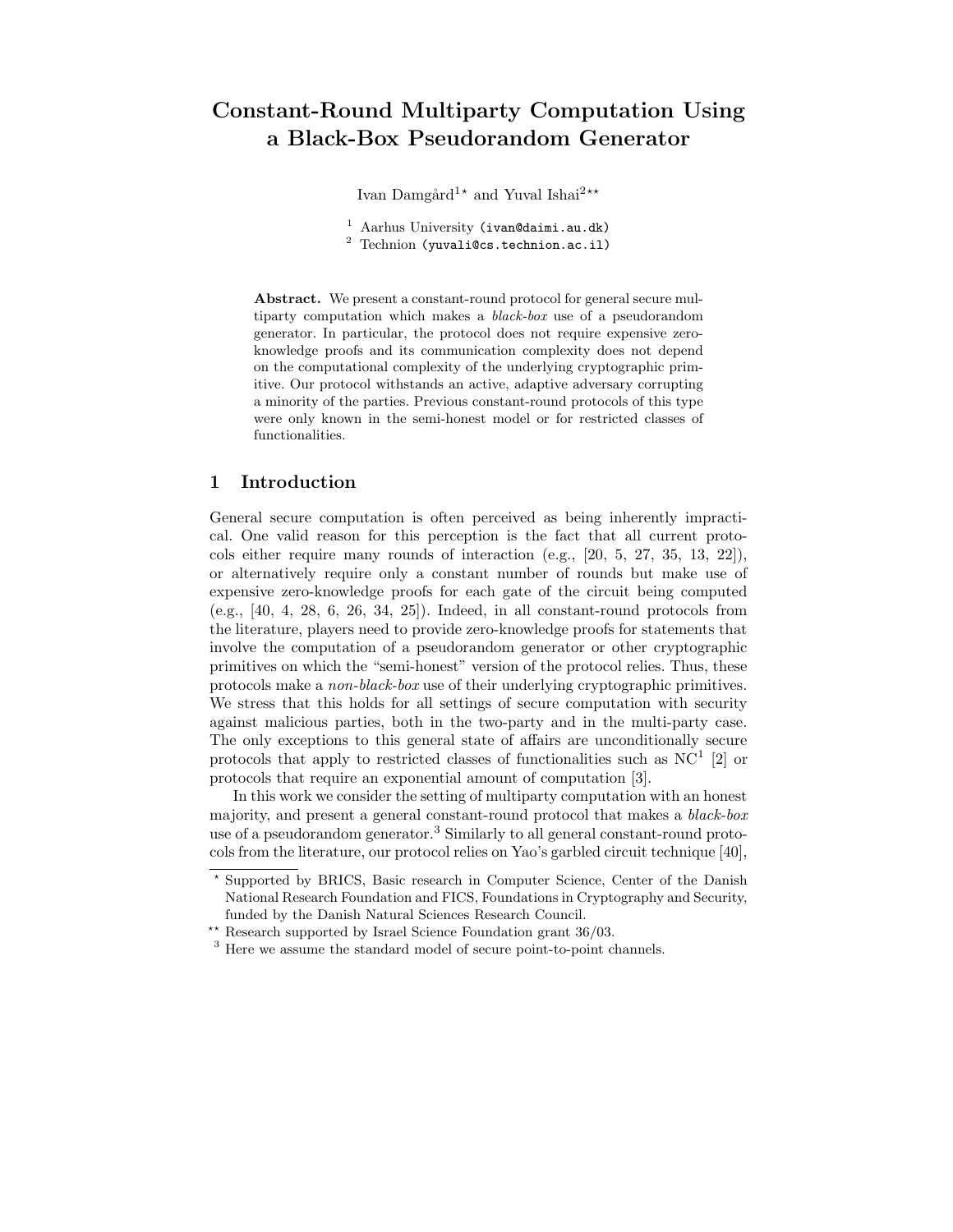which was later adapted to the multi-party setting by Beaver, Micali, and Rogaway [4]. The latter "BMR protocol" requires players to verifiably secret-share seeds to a PRG as well as the outputs of the PRG on these seeds. To ensure that this is done correctly, the protocol makes a non-black-box use of the PRG by requiring players to prove via (distributed) zero-knowledge that the shared seeds are consistent with the shared PRG outputs. We get around this problem by modifying the basic structure of the BMR protocol, using "distributed symmetric encryption" and error-correction to replace the zero-knowledge proofs. Before providing a more detailed account of our results we give some more background to put them in context.

Black-box reductions in cryptography. Most reductions between cryptographic primitives are (fully) black box, in the sense that they implement a primitive A by using some other primitive  $B$  as an oracle, without depending on the implementation details of B. Moreover, the security proof of such reductions is also black-box in the sense that an adversary breaking A can be used as an oracle in order to break the underlying primitive  $B$ . (See [36] for a more detailed definition and discussion.) In contrast, a non-black-box reduction can use the "code" of B when implementing A. Most examples for non-black-box reductions in cryptography are ones in which the construction of A requires parties to prove in zero-knowledge statements that involve the computation of the underlying primitive  $B$ . For instance, the construction of an identification scheme from a one-way function [14] makes a non-black-box use of the one-way function. A rich line of work, originating from [24], uses oracle separations to rule out the existence of (various forms of) black-box reductions. Most notably, it is shown in [24] that there is no black-box reduction from key agreement to a one-way function. A common interpretation of such results is that they rule out the existence of "practically feasible" reductions. Indeed, all known examples for non-black-box reductions in cryptography involve a considerable overhead. In the context of cryptographic protocols, this overhead typically involves not only local computation but also communication: the communication complexity of the protocol B depends on the computational complexity of the underlying primitive A. <sup>4</sup> Our work provides further demonstration for the usefulness of distinguishing between the two types of reductions.

Constant-round secure computation. The question of implementing secure computation in a constant number of rounds has attracted a considerable amount of attention. The first general constant-round protocol for secure two-party computation was given by Yao [40]. Yao's original protocol considered only the case of semi-honest parties; an extension to the case of malicious parties (equivalently, an active adversary) was given by Lindell [28]. While Yao's original protocol makes a black-box use of the underlying primitives (a pseudorandom generator and oblivious transfer), the protocol from [28] relies on the methodology of Gol-

<sup>&</sup>lt;sup>4</sup> In some cases it is possible to reduce the communication overhead by using communication-efficient zero-knowledge arguments (cf. [31]). However, this approach would make the computational overhead even higher.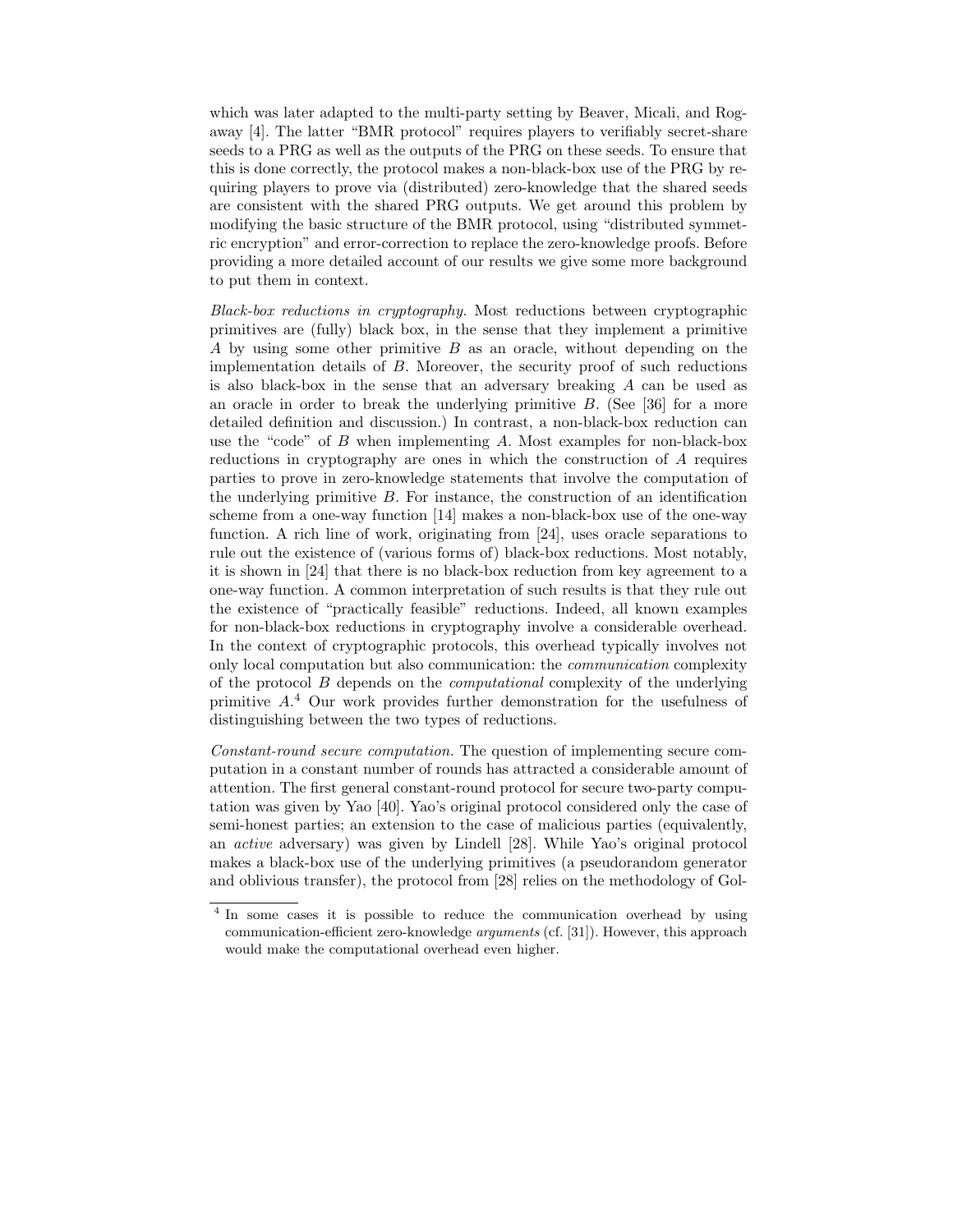dreich, Micali, ad Wigderson [20] and thus makes a non-black-box use of these primitives. Recently, Katz and Ostrovsky obtained a two-party protocol with an optimal exact round complexity [25].

An extension of Yao's protocol to the case of multiparty computation with an honest majority was given by Beaver, Micali, and Rogaway [4] (see also [37, 39]). Similarly to the two-party case, the BMR protocol makes a black-box use of a PRG in the semi-honest case and a non-black-box use of a PRG in the malicious case. (Because of the honest majority assumption, the protocol does not need to rely on OT.) Constant-round multiparty protocols withstanding a dishonest majority were recently obtained by Katz et al. [26] and by Pass [33]. (The latter protocol also achieves bounded concurrent security, extending a previous two-party protocol of Pass and Rosen [34].) These protocols are only proved secure with respect to a non-adaptive adversary and allow the adversary to prevent honest parties from receiving any output (even when corrupting a minority of the parties). Like the two-party protocols, these protocols follow the GMW methodology and thus make a non-black-box use of the underlying primitives.

Finally, there has also been a considerable amount of work on unconditionally secure constant-round multiparty computation in the case of an honest majority (e.g. [2, 15, 23, 9]). Unfortunately, all known protocols in this setting can only be efficiently applied to restricted classes of functions such as  $NC<sup>1</sup>$  or nondeterministic logspace.

#### 1.1 Our Results

We consider the model of computationally secure multiparty computation against an active, adaptive adversary corrupting up to  $t < n/2$  players. Our default network model assumes secure point-to-point channels and the availability of broadcast (see more on that later). As stated above, our main result is a new "black-box feasibility" result. Specifically, we construct the first general constantround protocol which makes a black-box use of a PRG (equivalently, using [21], a black-box use of a one-way function). Since much of our motivation comes from the goal of making secure computation more efficient, we also attempt to minimize the amount of interaction and communication required by our protocols. To this end, it is convenient to cast the protocols in the following "client-server" framework.

The client-server model. We divide the players into "input clients" who provide inputs, "output clients" who receive outputs, and "servers" who perform the actual computation. The security of the protocol should hold as long as at most t servers are corrupted, regardless of the number of corrupted clients. These three sets of players need not be disjoint, hence this is a strict generalization of the standard MPC framework in which all parties play all three roles. It also represents a likely scenario for applying MPC in practice, using specialized (but untrusted) servers to perform the bulk of the work. We stress again that this is just a refinement of the standard model. The main advantage of this refinement, besides conceptual clarity, is that it allows to decouple the number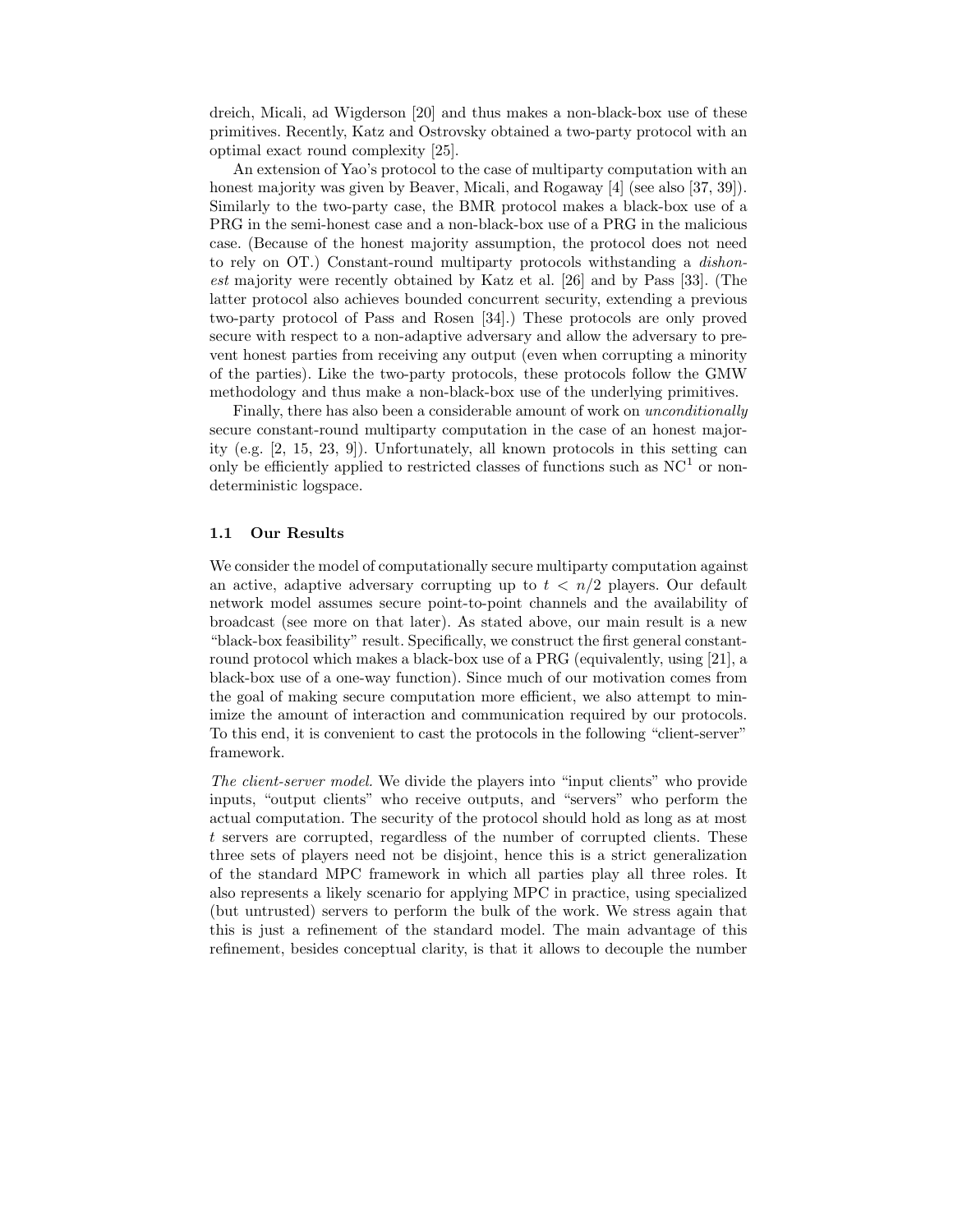of "consumers" from the required "level of security". (The latter depends on the number of servers and the security threshold.) For instance, we can have just two clients and many servers (which may be viewed a distributed implementation of two-party computation), or a very large number of clients and only few servers. The latter might be the most realistic setting for secure computations involving inputs from many players.

Linear preprocessing. We present our main protocol in two stages. First, we present a protocol in what we call the "linear preprocessing model". In this model, it is assumed that there is a trusted setup phase where a dealer can provide clients and servers with linearly-correlated resources, e.g., Shamir-shares of random secrets. Then we use standard subprotocols for emulating the trusted setup in the plain model. The linear preprocessing model is motivated by the pseudorandom secret-sharing technique of [11]: when the number of servers is small, linear preprocessing can be emulated using a "once and for all" setup phase in which (roughly  $\binom{n}{t}$ ) replicated and independent seeds are given to the players. Following this setup, the players can locally generate the required correlated shares without further interaction.<sup>5</sup>

Our protocols. Our main protocol in the linear preprocessing model requires only two communication rounds when  $t < n/5$ . In the first round each input client broadcasts its masked inputs to the servers, and in the second round the servers send to each output client a total of  $O(n^2|C|k)$  bits, where  $|C|$  is the size of the circuit being computed and  $k$  is a security parameter. In the plain model, one can obtain similar protocols at the cost of a higher communication complexity and additional rounds of interaction. When  $t < n/5$ , it suffices to use 3 rounds of interaction by relying on a VSS protocol from [17]. Alternatively, it is possible to tolerate  $t < n/3$  or even  $t < n/2$  malicious servers at the expense of further increasing the communication and the (constant) number of rounds.

In the case of computing a randomized functionality which has no inputs, the 2-round protocol in the linear preprocessing model becomes totally noninteractive when combined with pseudorandom secret-sharing. That is, to securely compute such a functionality it suffices for each server to send a single message to each output client, without using any broadcasts. Such non-interactive protocols can be used to obtain efficient distributed implementations of a trusted dealer in a wide range of applications.

On the use of broadcast. As in most of the MPC literature, our network model assumes the availability of broadcast as an atomic primitive. However, using the (expected) constant-round broadcast protocol of Feldman and Micali [16, 29], our protocols can be turned into (expected) constant-round protocols also in the point to point model. Concerning the communication complexity, since it is possible to implement our protocol so that the number of broadcasts involved is

<sup>5</sup> The method of [11] was only proved to be secure in the case of a non-adaptive adversary. Thus, when relying on pseudorandom secret sharing our protocol loses its provable adaptive security.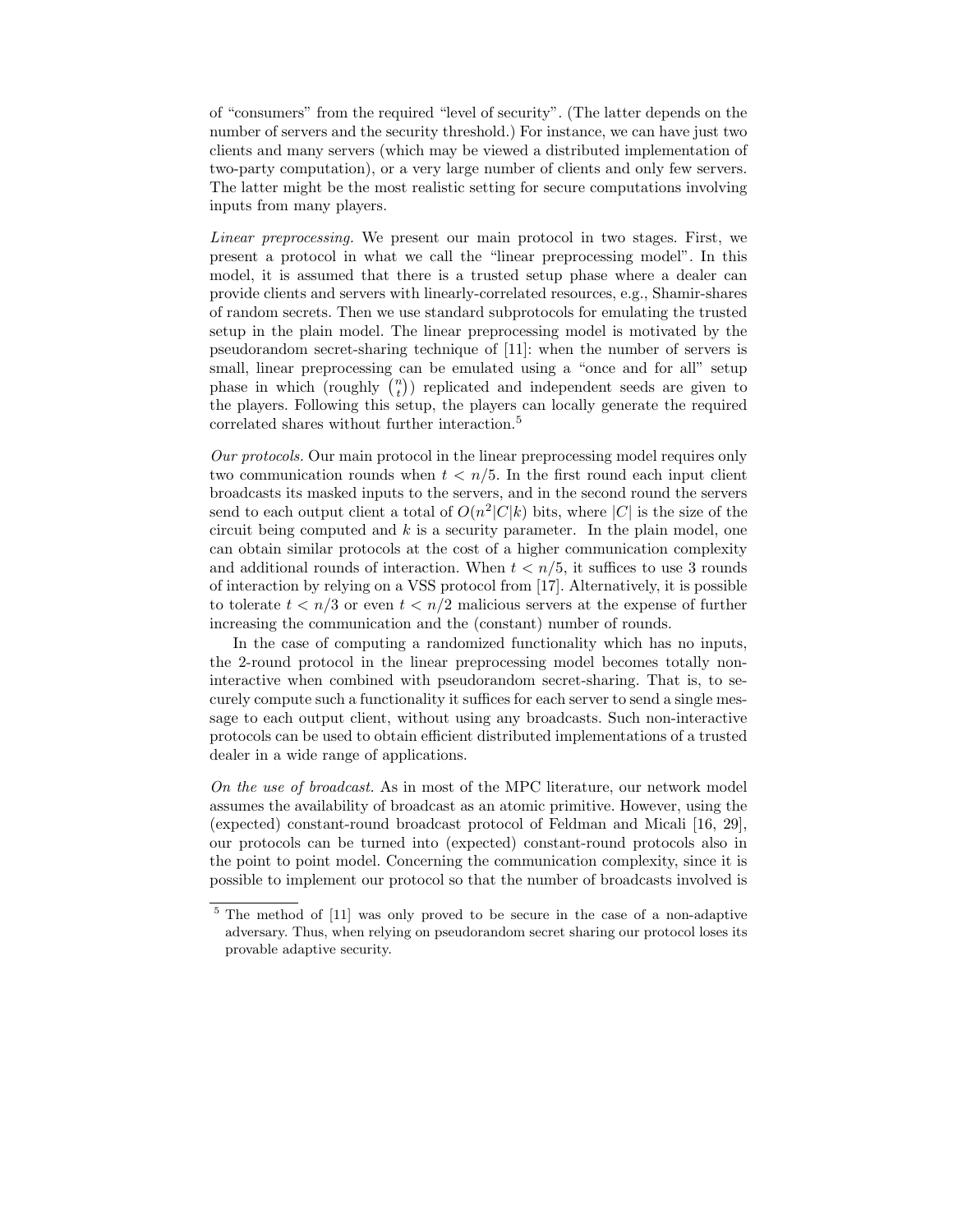independent of  $|C|$  (using the techniques of [22]), one can get the same (amortized) communication complexity in the point-to-point model. Moreover, in the typical scenario where the number of servers is small, even a "brute-force" simulation of the broadcasts will not have a major impact on efficiency.

Organization. The remainder of the paper is organized as follows. In Section 2 we define our security model and preprocessing models, and present some standard subprotocols in these models. Our main protocol and its variations are presented in Section 3, where the underlying distributed encryption idea is highlighted in Section 3.3. Due to our elaborate use of techniques from previous works (mostly in the context of information-theoretic multiparty computation), we omit some of the low-level details and assume the reader's familiarity with standard MPC techniques from the literature. Some discussions and extensions (e.g., the case  $t < n/2$ ) were omitted for lack of space and can be found in the full version.

## 2 Preliminaries

The Model. We consider a system consisting of several players, who interact in synchronous rounds via authenticated secure point-to-point channels and a broadcast medium. Players can be designated three different roles: input clients who hold inputs, *output clients* who receive outputs, and *servers* who may be involved in the actual computation. As discussed in Section 1.1, this is just a generalization of the standard model, where each party can play all three roles. We denote the number of servers by  $n$ . The functionalities we wish to compute only receive inputs from input clients and only provide outputs to output clients. For simplicity we will only explicitly consider deterministic functionalities providing all output clients with the same output, though an extension of our results to the general case is straightforward.<sup>6</sup> (In contrast, we will employ sub-protocols that compute randomized functionalities and provide servers and input clients with outputs as well.)

We assume by default an active, adaptive, rushing adversary corrupting at most t servers. (There is no restriction on the number of corrupted clients.) We refer the reader to, e.g., [7] for the standard definition of security in this model.

Our protocols will employ secret-sharing over a finite field  $K = GF(2^k)$ , where  $k$  is a security parameter that will be used as the length of a seed to a PRG. Slightly abusing notation, each server  $P_i$  is assigned a unique nonzero value  $i \in K$ .

#### 2.1 Linear Preprocessing

As discussed in Section 1.1, it will be convenient to describe and analyze our protocols in the linear preprocessing model, where we allow some restricted trusted setup as described below. The protocols can then be converted to the plain

<sup>6</sup> Standard reductions from the general case to this special case involve interaction between output clients. This can be avoided by directly generalizing the protocol to the randomized multi-output case.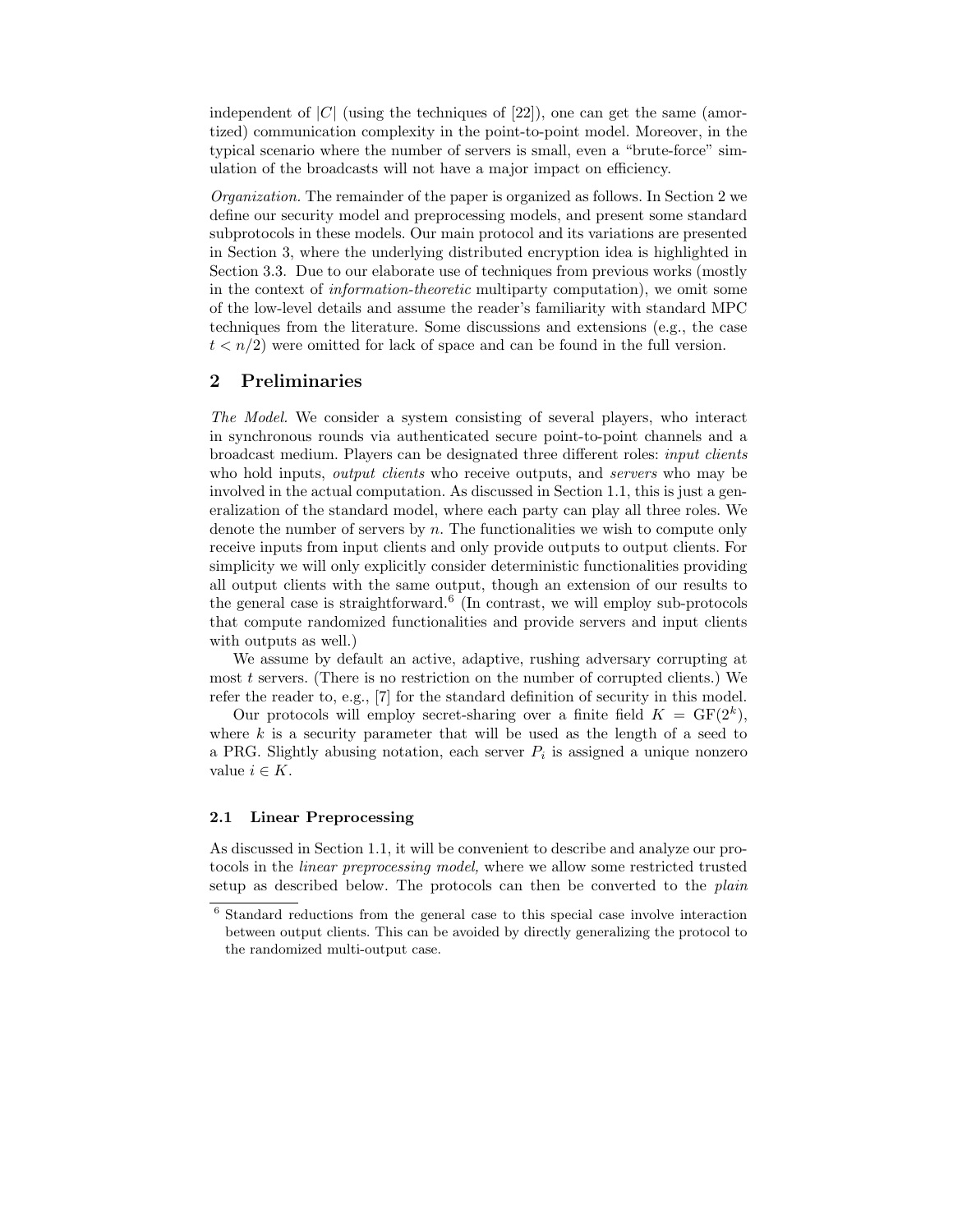model, where no setup assumptions or preprocessing are allowed, at the price of some efficiency loss.

In the linear preprocessing model, we assume a dealer who initially gives to each player a set of values in  $K$  or in its subfield  $GF(2)$ . The values distributed by the dealer are restricted to be "linearly correlated". Specifically, the dealer picks a random codeword in a linear code defined over  $K$  or over  $GF(2)$ , and then hands to each player a subset of the coordinates in the codeword. It is public which subsets are used, but the values themselves are private. This procedure can be repeated multiple times, possibly using different linear codes.

Of course, we do not expect that such a dealer would exist in practice. This is only a convenient abstraction, that can be formalized as an ideal functionality. We later separately look at how such a dealer may be implemented.

Note that in Shamir's secret sharing scheme, shares are computed as linear functions of the secret and random elements chosen by the dealer. We may therefore assume that the dealer can give to players Shamir shares of a random secret or of 0. More concretely, we assume that the following subroutines are available. When they are called in our protocol descriptions that follow, this should be taken to mean that the players retrieve from their preprocessed material values as specified below.

RandSS(t) Each server  $P_i$  obtains  $f(i)$ , where f is a random polynomial over  $K$  of degree at most  $t$ .

RandSS<sub>0</sub>(t) Same as RandSS(t), except that f is subject to  $f(0) = 0$ .

Rand $SS_{bin}(t)$  Same as Rand $SS(t)$ , except that f is subject to the restriction that  $f(0)$  is either 0 or 1. Note that this correlation pattern is linear over  $GF(2)$ . RandSS<sup>P</sup>(t) Same as RandSS(t), except that player P additionally receives f.

RandSS $_{bin}^{P}(t)$  Same as RandSS $_{bin}(t)$ , except that P additionally receives f.

As discussed in Section 1.1, the linear preprocessing model is motivated by the pseudorandom secret-sharing technique from [11] (see also [19]). When the number of servers is small, a "once and for all" setup is sufficient for enabling players to execute any number of calls to the above subroutines without having to communicate.

One can emulate the linear preprocessing model in the plain model using constant-round interaction between players. This is trivial for a passive adversary, and can be done for an active adversary based on standard verifiable secret sharing schemes from the literature (e.g., [5, 12, 10]). In particular, [12] shows how to build VSS from any linear secret sharing scheme, and this can conveniently be used to implement  $\mathsf{RandSS}_{bin}(t)$  using VSS over  $GF(2)$ .

Our protocols will invoke the following variants of VSS as subroutines.

 $VSS<sup>P</sup>(t)$  Player P has a value  $s \in K$  as private input. The goal is for each server to receive a Shamir share of s. Using linear preprocessing, this only requires a single round of broadcast: in the setup phase we invoke  $\mathsf{RandSS}^P(t)$ . Then the value  $r = f(0)$  can be computed by P, and P broadcasts  $z = s - r$ . Each server  $P_i$  takes  $z + f(i)$  to be his private output.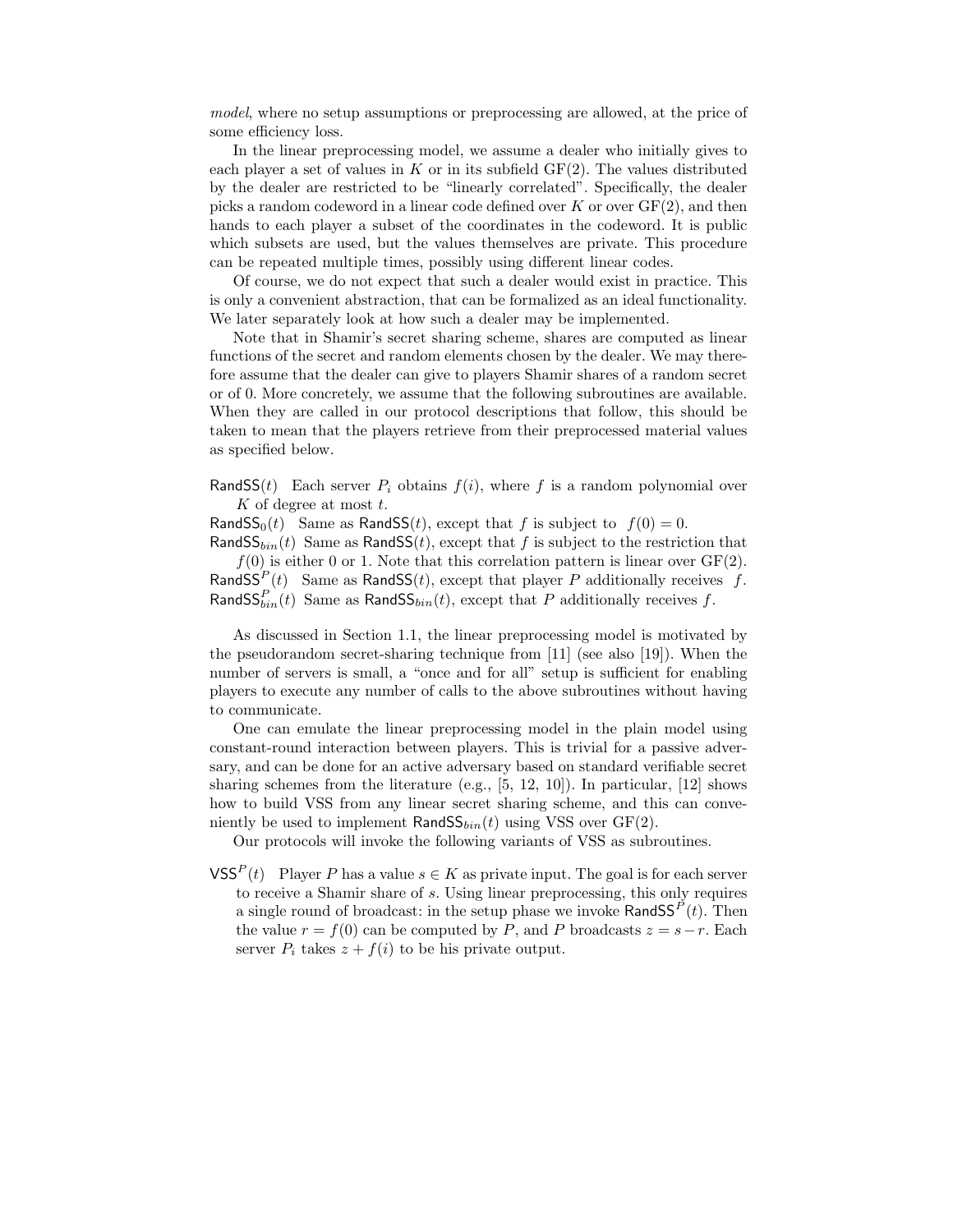$VSS_{bin}^{P}(t)$  Player P has private input a value  $b \in \text{GF}(2)$ . The goal is for each server to receive a Shamir share of  $b$  (computed over  $K$ ). This can be implemented similarly to  $\mathsf{VSS}^P(t)$ , replacing RandSS $^P(t)$  by RandSS $^P_{bin}(t)$ .

#### 2.2 Secure Computation of Low-Degree Polynomials

In the linear preprocessing model, we now show how to securely compute the following functionality, which will be useful later.

The functionality is defined by  $Q()$ , a degree d polynomial over K in l variables  $x_1, \ldots, x_l$ . Each input client is to supply values for some of the variables, the others are to be chosen at random by the functionality. For each server  $P_i$ we define an index set  $D_i$ ; these sets are mutually disjoint and designate subsets of the random inputs to  $Q()$ . If  $j \in D_i$ , the functionality will output  $x_j$  to  $P_i$ . Finally, the functionality will output  $Q(x_1, ..., x_l)$  to the output clients, as well as Shamir shares of this value to the servers.

The functionality is specifically designed to fit into our protocol for computing Yao-garbled circuits to be presented later. In particular, some of the random values  $x_i$  will be used as encryptions keys. Each such key has to be known to exactly one server, and this is the reason why the functionality outputs some of the  $x_j$ 's to the servers. This functionality, denoted by  $F_{Q,D_1,...,D_n}$ , is more precisely defined as follows:

- 1. In the first round, it receives from each honest input client the  $x_j$ 's this client supplies. In addition, it receives from the honest input clients and servers a set of values of the form produced in the linear preprocessing model. More precisely, these additional inputs take the following form:
	- For each  $x_j$  that is supplied by input client I, a set of values for RandSS<sup>I</sup>(t) (as determined by a polynomial  $f_j$ ).
	- For each  $x_j$  that is random, a set of values for  $\text{RandSS}(t)$  (as determined by a polynomial  $f_i$ ).
	- For each  $x_j$  that is random and where  $j \in D_i$ , a set of values for RandSS<sup> $P_i(t)$ </sup> (as determined by a polynomial  $f_j$ ).
	- A set of values for  $\mathsf{RandSS}_0(dt)$  (as determined by a polynomial  $f_0$ ).

The functionality computes the shares and polynomials that all the above results in for the corrupt players and outputs this to the adversary. For instance, for every  $x_i$  supplied by corrupt input client I, this will be the polynomial  $f_i(.)$ . Note that, due to our assumed constraint on the number of corrupt servers, the honest players' information is enough to determine this information for the corrupt players. Also, for each  $x_j$  supplied by an honest input client, it sends  $x_j - f_j(0)$  to the adversary. (No information is sent to honest players in this round.)

2. In round 2, the functionality receives from each corrupt input client the  $x_j$ 's that it is responsible for. For each  $j \in D_i$ , the functionality will output  $x_j$  to  $P_i$ . It then outputs to each server a Shamir share of the value  $Q(x_1, \ldots, x_l)$ generated by the polynomial  $Q(f_1(), f_2(), ..., f_l())+f_0()$  (this will be a univariate polynomial of degree at most  $dt$ ). Finally, the functionality outputs  $Q(x_1, \ldots, x_l)$  to all output clients.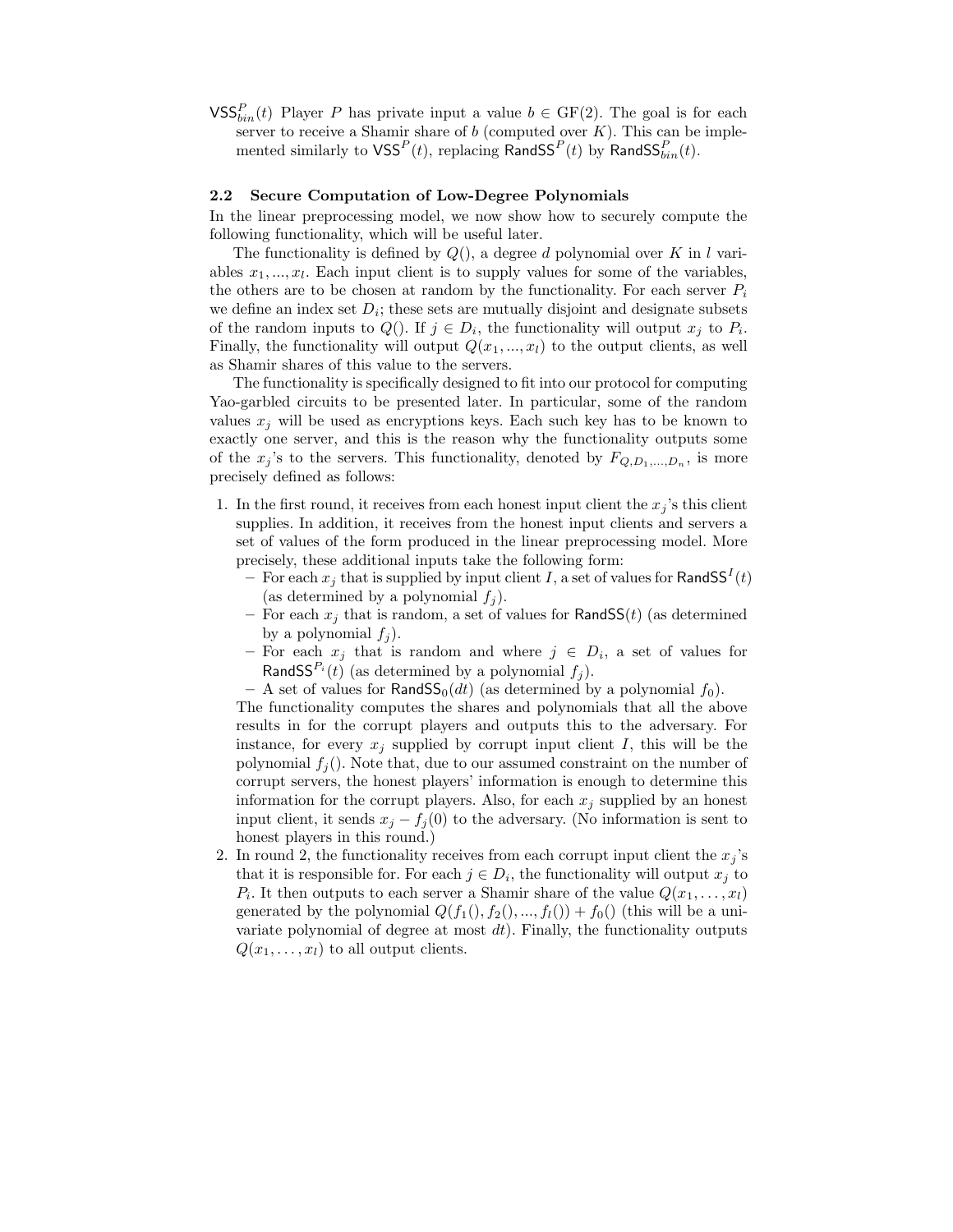We securely implement the above functionality in the linear preprocessing model using the following standard protocol:<sup>7</sup>

- 1. We do the following for each  $x_j$ : if  $x_j$  is supplied by input client I, execute  $VSS<sup>I</sup>(t)$  where I uses  $x_j$  as his private input. The communication implied by this is the only communication in the first round. If  $x_j$  is random, execute RandSS(*t*). If  $x_j$  is random and  $j \in D_i$ , execute RandSS<sup>P<sub>i</sub></sup>(*t*). In all cases, a set of shares of  $x_j$  is obtained. Let  $x_{j,i}$  be the share of  $x_j$  obtained by server  $P_i$ . We execute  $\mathsf{RandSS}_0(dt)$ , creating shares of a degree dt polynomial that evaluates to 0 in 0. Let  $z_i$  be the share obtained by server  $P_i$ .
- 2. In the second round, each server  $P_i$  sends  $Q(x_{1,i},...,x_{l,i}) + z_i$  to each output client. Each output client considers the values he receives as points on a degree dt polynomial  $f$ , reconstructs the polynomial (applying errorcorrection in the active adversary case) and outputs  $f(0)$ . Each server  $P_i$ outputs  $Q(x_{1,i},...,x_{l,i}) + z_i$ , and the values  $x_j$  for which  $j \in D_i$ .

We now show the security of this protocol using Canetti's UC framework [8]. We only show this for environments that supply inputs of correct form as specified above. This is sufficient, since we will only use the functionality in conjunction with the linear preprocessing, which is assumed to produce values of the right form.

**Theorem 1.** There exists a 2-round protocol computing  $F_{Q,D_1,...,D_n}$ , the protocol is secure for all environments that supply inputs for honest players as specified in the description of  $F_{Q,D_1,...,D_n}$ . Furthermore, the protocol is secure for an adaptive adversary corrupting at most t servers and an arbitrary number of clients. For a passive adversary, we assume  $dt < n$ , for an active adversary we need  $(d+2)t < n$ . The communication complexity involves each output client receiving n field elements and each input client broadcasting its (masked) inputs.

*Proof.* To prove security, we describe the required simulator (ideal model adversary), which as usual works by running an internal copy of the real-life adversary. In the first round, we receive a set of polynomials and shares from the ideal functionality, which we pass on to the adversary. In particular, this includes, for each corrupt input client, a random polynomial  $f_i()$  of degree at most t, for each  $x_j$ this client supplies. When the adversary broadcasts a values  $r_j$  on behalf of the client, we compute  $x_j = f_j(0) - r_j$  and give  $x_j$  as input to the ideal functionality. We also received from the ideal functionality  $f_i(0) - x_i$  for each  $x_i$  supplied by an honest client. We use these values to simulate the broadcasts of honest clients. Note that for each corrupt server  $P_i$ , the information received from the functionality now defines a share  $x_{j,i}$  of each  $x_j$ , and that it also defines a share  $z_i$  of the degree dt sharing of 0.

 $7$  For our purposes the degree  $d$  of  $Q$  will be no larger than 3, hence we will not consider optimizations that apply to a larger d.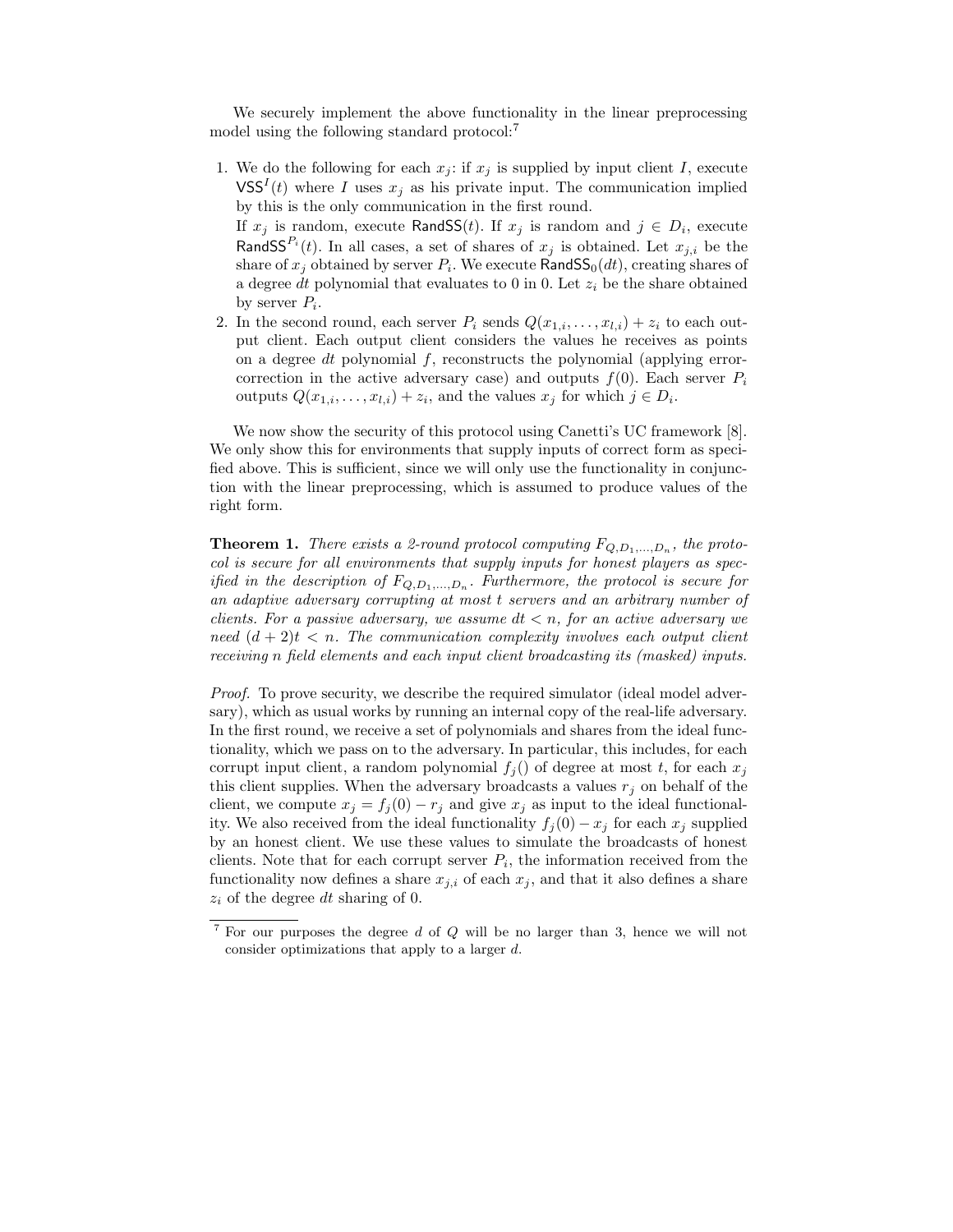In the second round, the ideal functionality sends  $Q(x_1, ..., x_l)$  to the simulator (we assume the adversary has corrupted at least one output client, otherwise the simulation becomes trivial). For each corrupt output client, we use the value  $Q(x_1, ..., x_l)$  and the shares of it known by corrupt servers to interpolate a random polynomial f of degree at most dt with  $f(0) = Q(x_1, ..., x_l)$ and  $f(i) = Q(x_{1,i},...,x_{l,i}) + z_i$ , for each corrupt  $P_i$ , where the  $x_{j,i}, z_i$  are the previously defined values for  $P_i$ . Then for each honest server  $P_i$ , we claim  $f(i)$ as the value sent by  $P_i$ .

To establish adaptive security, we now show how to reconstruct the history of the players if they are corrupted after the protocol. Earlier corruptions are handled by truncating the reconstruction procedure.

If an input client or a server is corrupted after the protocol, we learn all his input, and pass this on to the adversary. This already determines his view of the protocol, and is consistent with what the adversary already knows by definition of the ideal functionality.

If an output client is corrupted after the protocol, we need not produce new values, as all output clients receive the same set of messages from honest servers, and these were already produced earlier.

It is straightforward to verify that this simulation leads to perfect indistinguishability between the real and ideal process. Namely, the only item that is produced using different algorithms in the two is the polynomial that determines  $Q(x_1, ..., x_l)$ . However, it is in both cases a random polynomial of degree at most dt under the constraints that it is consistent with corrupt servers' shares and its value at 0 is  $Q(x_1, ..., x_l)$ .

The protocol can be easily extended to secure computation in parallel of several low-degree polynomials, on some set of inputs, where some inputs may go to several polynomials. While it is not clear that this is implied by the composition theorem (because of the overlapping inputs) it can be shown by a trivial extension of the above proof. One can also modify the protocol so that only shares of  $Q(x_1, ..., x_l)$  are computed for the servers, and not the value itself, by simply not sending the shares to the output clients.

# 3 Constant-Round MPC Using a Black-Box PRG

In this section we present our main protocol. We start in Section 3.1 by describing a variant of Yao's garbled circuit technique on which we rely. Then, in Section 3.2 we sketch the BMR approach for computing a garbled circuit in a distributed way. Finally, in Sections 3.3 and 3.4 we describe our modified approach.

#### 3.1 The Basic Garbled Circuit Technique

Loosely speaking, the garbled circuit technique allows to represent a circuit C on  $\ell$  input bits by an "encrypted" circuit  $E(C)$  along with  $\ell$  pairs of random keys, such that given  $E(C)$  and the  $\ell$  keys corresponding to a specific input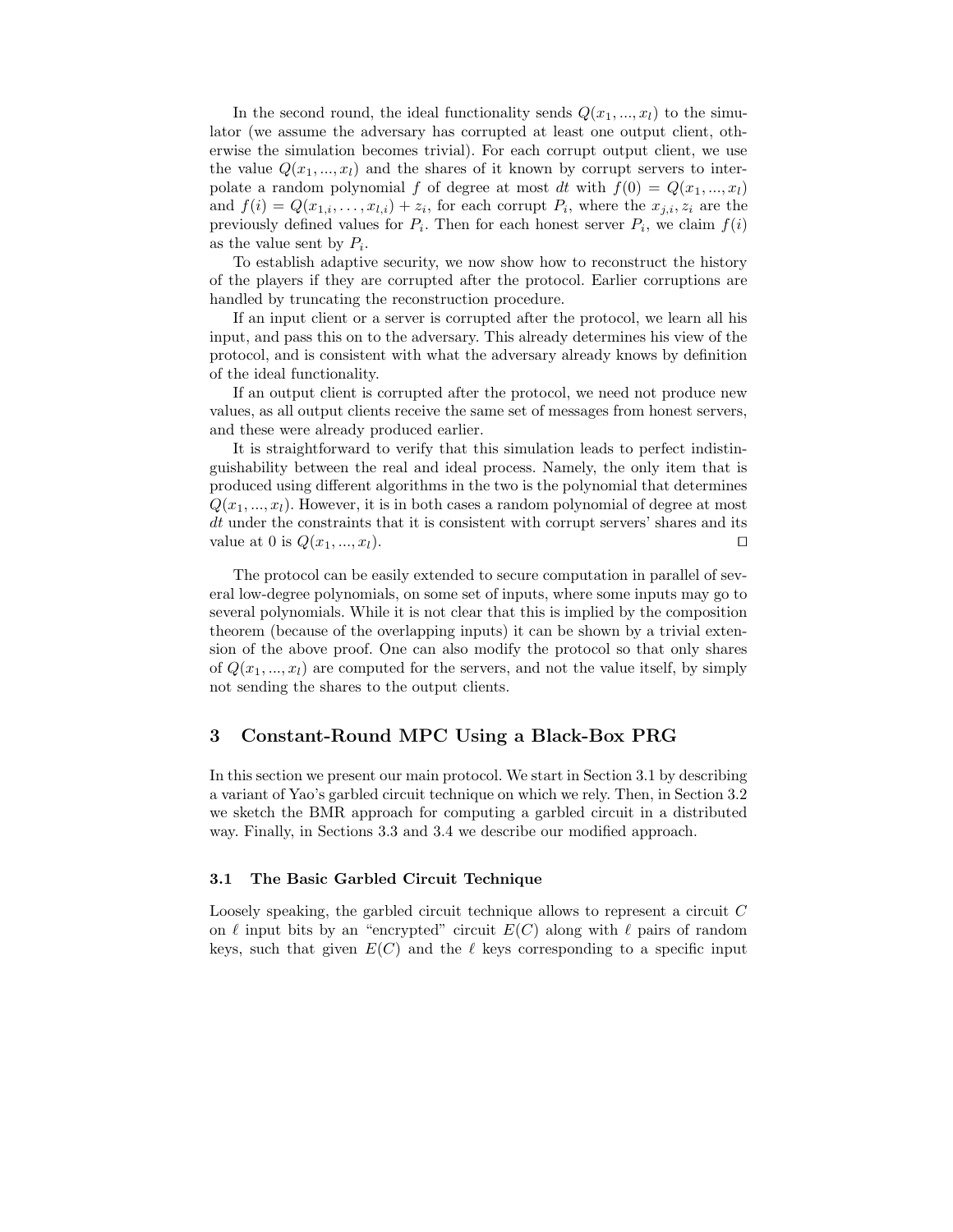$b_1, \ldots, b_\ell$ , one can efficiently compute the output  $C(b_1, \ldots, b_\ell)$ , but this is the only information about the inputs that can be learned. Yao designed a method for generating such encrypted circuits, and used it to obtain a general constantround two-party protocol for semi-honest parties. (See [30] for a formal proof of security of Yao's protocol and [32, 1] for other variants of this technique.) This protocol was generalized to the multi-party case by Beaver, Micali and Rogaway [4]. The circuit encryption process can be done in parallel for every gate in C, yielding a constant-round protocol for secure function evaluation.

We now describe how the basic technique for garbling a circuit works, by specifying how a trusted functionality could prepare an encrypted circuit and input keys as above. We will later show various protocols for implementing this functionality.

Without loss of generality, we assume the function to be computed is described as a Boolean circuit  $C$  with 2-input NAND gates. Let the number of wires in the circuit be W. We number the wires from 0 to  $W - 1$ . For simplicity, we assume the circuit produces just a single output bit, to be learnt by all output clients, where this bit corresponds to the last wire, number  $W - 1$ . Each input wire w has a bit  $b_w$  assigned to it, where each such bit is supplied by an input client. We will be using an index  $0 \le j \le 2W - 1$ , where the values  $2w, 2w + 1$ are assigned to wire w.

We assume we have available a secure secret-key encryption scheme  $E_S()$ , where  $S$  is a  $k$ -bit key. We need to assume that the cryptosystem is semantically secure as long as each key is used on at most  $2z$  messages, of length  $k + 1$  bits each, where  $z$  is the maximal fan-out in  $C$ .

To compute the garbled circuit, we get as input the bits  $b_w$  for each input wire, and then proceed as follows (see below for intuition):

- For every wire w, choose a random bit  $\lambda_w$  (masking the true value of the wire) and random keys  $S_{2w}, S_{2w+1}$ .
- For every gate g in C, do the following: suppose g has input wires  $\alpha, \beta$  and output wire  $\gamma$ . Define the following values

$$
\begin{array}{l} a_g^{00}=S_{2\gamma+\delta_g^{00}}\;;\;\; \delta_g^{00}=(\lambda_\alpha\; \text{{\it n} and}\; \lambda_\beta)\oplus \lambda\gamma\\ a_g^{01}=S_{2\gamma+\delta_g^{01}}\;;\;\; \delta_g^{01}=(\lambda_\alpha\; \text{{\it n} and}\; \bar{\lambda_\beta})\oplus \lambda\gamma\\ a_g^{10}=S_{2\gamma+\delta_g^{10}}\;;\;\; \delta_g^{10}=(\bar{\lambda_\alpha}\; \text{{\it n} and}\; \lambda_\beta)\oplus \lambda\gamma\\ a_g^{11}=S_{2\gamma+\delta_g^{11}}\;;\;\; \delta_g^{11}=(\bar{\lambda_\alpha}\; \text{{\it n} and}\; \bar{\lambda_\beta})\oplus \lambda\gamma \end{array}
$$

Define  $A_g^{cd} = (a_g^{cd}, \delta_g^{cd})$ , for  $c, d \in \{0, 1\}$ . We compute the encryptions

$$
E_{S_{2\alpha}}(E_{S_{2\beta}}(A_g^{00}))
$$
  
\n
$$
E_{S_{2\alpha}}(E_{S_{2\beta+1}}(A_g^{01}))
$$
  
\n
$$
E_{S_{2\alpha+1}}(E_{S_{2\beta}}(A_g^{10}))
$$
  
\n
$$
E_{S_{2\alpha+1}}(E_{S_{2\beta+1}}(A_g^{11}))
$$

– We output, for each g, the 4 encryptions as above along with the mask  $\lambda_{W-1}$ of the output wire - this is the encrypted circuit which we denote by  $E(C)$ . We also output, for each input wire w, the values  $b_w \oplus \lambda_w$  and  $S_{2w+(b_w\oplus \lambda_w)}$ - these are the encrypted inputs.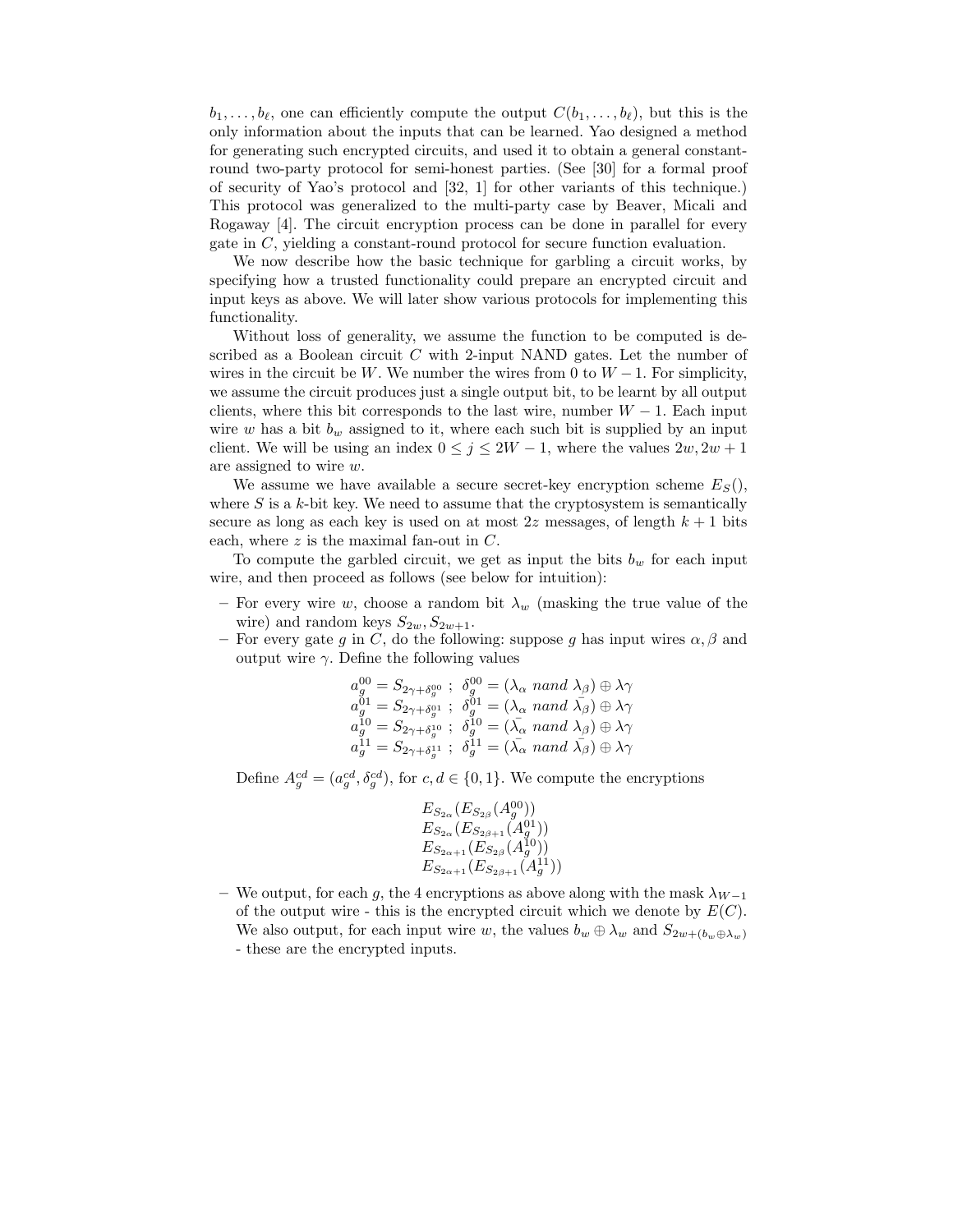A word about the underlying intuition behind this: assume we knew all the inputs and did an ordinary computation of the circuit. This would result in assigning a bit  $b_w$  to every wire w. Instead, we get to know exactly one of the two encryption keys that are assigned to each wire, namely the key  $S_{2w+(b_w\oplus \lambda_w)}$ and the bit  $b_w \oplus \lambda_w$ , and this is ensured for all input wires initially. We can think of this information as an encrypted representation of the bit  $b_w$ . This also means that by making  $\lambda_{W-1}$  public, we reveal the output bit, and only that bit.

The idea behind making the individual gates work in this scenario is to encrypt the keys and bits that might be assigned to the gate's output wire under keys assigned to input wires in such a way that players will be able to decrypt the "correct" key and bits for the output wire, and only this information. For instance, suppose that some gate g in the circuit has input wires  $\alpha, \beta$  and output wire  $\gamma$ . If the information known for the input wires is  $S_{2\alpha+c}, c$  and  $S_{2\beta+d}$ , d for bits c, d, then the bit that should be revealed for output wire is  $\delta_g^{cd} = ((c \oplus \lambda_\alpha) \text{ nand } (d \oplus \lambda_\beta)) \oplus \lambda_\gamma$ , and so the key that should revealed is  $S_{2\gamma+\delta_g^{cd}}$ . The idea is therefore to encrypt these two values under  $S_{2\alpha+c}$  and  $S_{2\beta+d}$ , for all 4 values of c, d.

Anyone who is given encrypted circuit and inputs can compute the output by the following *local circuit evaluation procedure*: for each input wire  $w$ , the key  $S_{2w+(b_w\oplus\lambda_w)}$  and the bit  $b_w\oplus\lambda_w$  are given. There will now be a number of gates, for which a key and a bit are known for both input wires. Let  $g$  be such a gate, say with input wires  $\alpha$ ,  $\beta$  and output wire  $\gamma$ . Since we know  $b_{\alpha} \oplus \lambda_{\alpha}$  and  $b_{\beta} \oplus \lambda_{\beta}$ , we know which of the encryptions associated to  $g$  we can decrypt, namely those where both involved keys are known. We decrypt and obtain as result a key and a bit, which are easily seen to be  $S_{2\gamma+(b_\gamma\oplus\lambda_\gamma)}$  and the bit  $b_\gamma\oplus\lambda_\gamma$ . Continuing this way, we will obtain a key and a bit  $b_{W-1} \oplus \lambda_{W-1}$  for the output wire  $W-1$ . Since we also know  $\lambda_{W-1}$ , we can compute the output bit  $b_{W-1}$ .

### 3.2 The BMR Protocol

The protocol from [4] can be seen as a concrete proposal for an encryption scheme E as required for the garbled circuit technique and a protocol for computing  $E(C)$ . Their scheme assumes a pseudorandom generator G taking as input a kbit seed (such a generator can be constructed from any one-way function [21]). For a seed s, the output of  $G(s)$  is split into k-bit blocks where the j'th block is denoted by  $G(s)_i$ .

A key S in the encryption scheme consists of n subkeys  $S = (s^1, s^2, \dots, s^n)$ , each of which is k bits long, and where initially  $s^i$  is known only to  $P_i$ . An element  $m \in K$  is encrypted under S as  $E_S(m) = m \oplus G(s^1)_j \oplus ... \oplus G(s^n)_j$ , assuming m is the j'th k-bit string we encrypt under  $S$ .

Assuming  $m$  and each  $s^i$  have been secret shared among the servers, we can securely compute the encryption by having server i locally compute and secret share  $G(s^i)_j$ . We can then use linearity of the secret sharing to get shares of  $E<sub>S</sub>(m)$ , and send these shares to the output clients. This will work, and makes only a black-box use of  $G$ , if the adversary is passive. But if he is active, each server needs to prove in zero-knowledge that he has computed and secret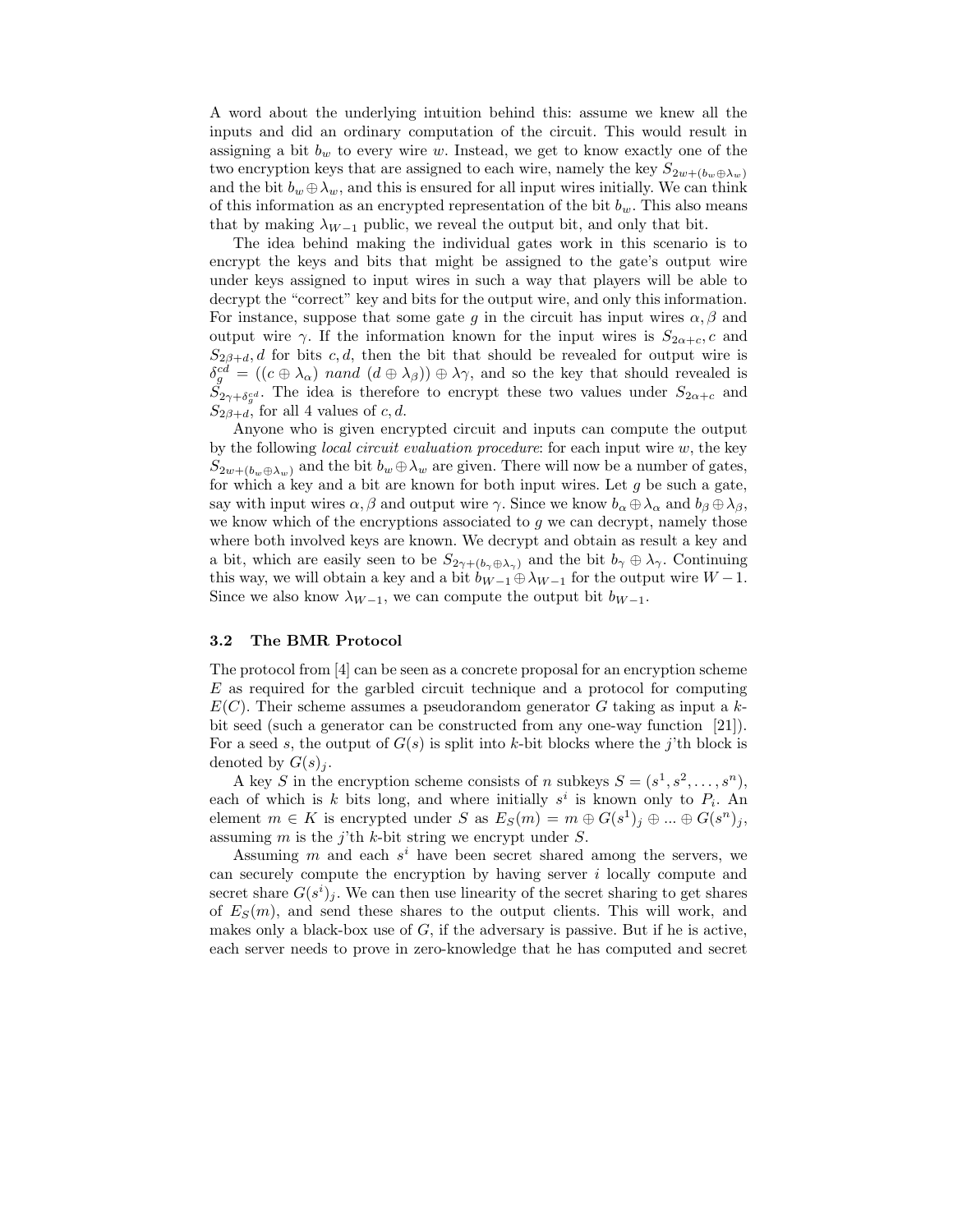shared  $G(s^i)_j$  correctly. In general, this requires generic zero-knowledge techniques, which means we no longer make a black-box use of G, and also leads to a major loss of efficiency.

#### 3.3 Our Distributed Encryption Scheme

We now suggest a different encryption scheme for the garbled circuit technique, allowing to avoid the use of zero-knowledge proofs in the case of an active adversary. We assume as before a pseudorandom generator  $G$  which expands a  $k$ bit seed. A key S consists again of n subkeys  $S = (s^1, s^2, \dots, s^n)$  where initially  $s^i$  is known only to  $P_i$ .

Consider now a situation where a message  $m \in K$  has been secret shared among the *n* servers using a polynomial of degree d, where  $t \leq d < n$ . Let  $m_i$ denote the share of m given to  $P_i$ . To encrypt such a message under a key  $S$ , we will let each server encrypt the share he knows under his part of the key (expanded by  $G$ ).

We define  $E_S^j(m) = (G(s^1)_j \oplus m_1, ..., G(s^n)_j \oplus m_n)$ . Having received the parts of the ciphertext  $E_S^j(m)$  from the servers and given the key S, one can decrypt each share and reconstruct  $m$  from the shares, where error correction<sup>8</sup> is used to recover m if the adversary has actively corrupted some of the servers. The following lemma is straightforward.

Lemma 1. The above distributed encryption scheme has the following properties:

- $-$  If an adversary is given up to t of the s<sup>i</sup>'s, and  $E^j_S$  is used on at most one message m, the encryption keeps m semantically secure.
- $-$  If the adversary is passive, and an honest output client is given  $S$  and receives  $E_S^j(m)$  from the servers, he can decrypt correctly if  $d < n$ .
- If the adversary is active, and an honest output client is given S and receives  $\tilde{E}^j_S(m)$  from the servers, he can decrypt correctly if  $d + 2t < n$ .

This generalizes in a straightforward way to cases where two keys  $U, V$  are used. We write  $E^i_U(E^j_V(m)) = (G(u^1)_i \oplus G(v^1)_j \oplus m_1, ..., G(u^n)_i \oplus G(v^n)_j \oplus m_n)$ .

In the following, we will be encrypting several elements in  $K$  under the same key. This is done in the natural way, by using a fresh part of the output from  $G$ for each new element.

#### 3.4 Distributed Computation of a Garbled Circuit

We now apply the distributed encryption idea for securely computing a garbled circuit using a black-box PRG. The protocol takes place in the linear preprocessing model, and will use the subroutines and protocols described in Sections 2.1 and and 2.2.

<sup>&</sup>lt;sup>8</sup> In the case  $t < n/2$  the subkeys and the message will be distributed using authenticated shares, in which case the decryption will involve a correction of erasures rather than errors.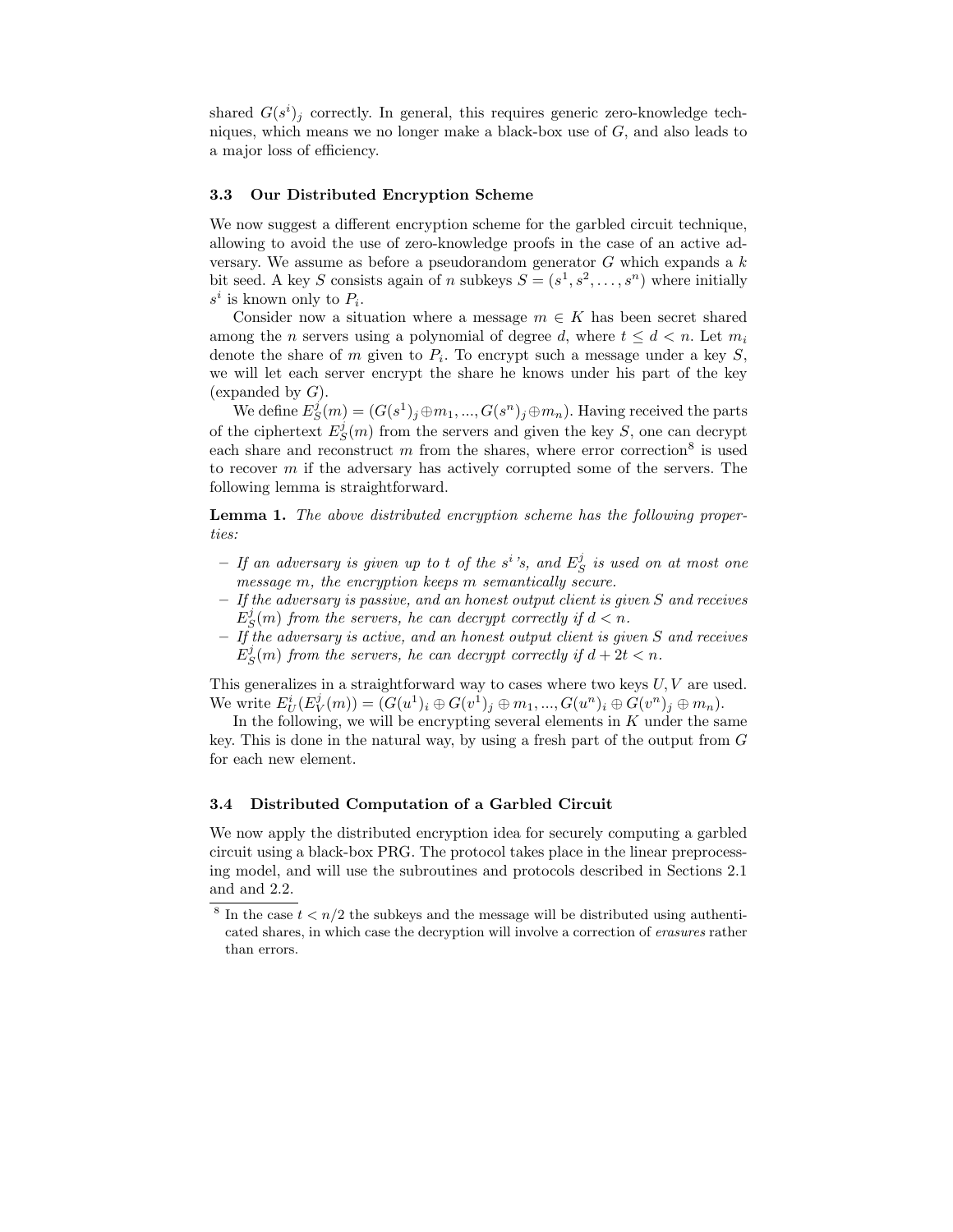- 1. In round 1, for each wire  $w = 0..W 1$  the servers execute RandSS<sub>bin</sub>(t) to create shares of the secret wire masks  $\lambda_w$ 's. Also, for  $i = 1..n, j = 0..2W - 1$ , they execute RandSS<sup>P<sub>i</sub></sup>(t) to create shares of the subkeys  $s_j^i$ , such that  $s_j^i$ is known to  $P_i$ . Finally, for each input bit  $b_w$  held by input client  $I_j$ , the players execute  $VSS^{I_j}(t)$  (i.e., with  $I_j$  as dealer) and  $b_w$  as shared secret. Thus the only communication in round 1 consists of broadcasts done in the VSS subroutines.
- 2. In round 2, the servers first do some local computation.
	- For each input wire w and  $i = 1..n$ , each server locally computes a random share of the value  $s^i_{2w+(b_w\oplus\lambda_w)}$ . Note that since we work over a field of characteristic 2, this value can be written as a degree 2 polynomial, namely  $(1 + b_w + \lambda_w)s_{2w}^i + (b_w + \lambda_w)s_{2w+1}^i$ . We can therefore compute shares of the value  $s_{2w+(b_w\oplus\lambda_w)}^i$  defined by a random degree 2t polynomial and send all these shares to the output clients, using the protocol from Section 2.2.
	- For each input wire w, the servers compute shares of the value  $b_w ⊕ \lambda_w$ and send them to the output clients.
	- $-$  For each gate g in the circuit, suppose the two inputs and output wire are wires  $\alpha, \beta, \gamma$ , respectively. Then for each  $i = 1..n$ , the servers locally compute random shares of the values

$$
\begin{array}{ll}\na_9^{00,i}=s_{2\gamma+\delta_g^{00}}^{i}; & \delta_g^{00}=(\lambda_\alpha\; n and\; \lambda_\beta)\oplus \lambda\gamma\\ \na_9^{01,i}=s_{2\gamma+\delta_g^{01}}^{i}; & \delta_g^{01}=(\lambda_\alpha\; n and\; \bar{\lambda_\beta})\oplus \lambda\gamma\\ \na_9^{10,i}=s_{2\gamma+\delta_g^{10}}^{i}; & \delta_g^{10}=(\bar{\lambda_\alpha}\; n and\; \lambda_\beta)\oplus \lambda\gamma\\ \na_9^{11,i}=s_{2\gamma+\delta_g^{11}}^{i}; & \delta_g^{11}=(\bar{\lambda_\alpha}\; n and\; \bar{\lambda_\beta})\oplus \lambda\gamma\end{array}
$$

Note that these values can be written as degree 3 polynomials in the already shared values, for instance,  $a_g^{00,i} = (\lambda_\alpha \lambda_\beta + \lambda_\gamma) s_{2\gamma}^i + (1 + \lambda_\alpha \lambda_\beta + \lambda_\gamma) s_{3\gamma}^i$  $(\lambda_{\gamma})s_{2\gamma+1}^{i}$ . We can therefore use the protocol from Section 2.2 to locally compute these random shares (without sending them to the output clients).

- 3. Let  $a_g^{cd} = (a_g^{cd,1}, \ldots, a_g^{cd,n})$ , for  $c, d \in \{0, 1\}$ . (This vector of n subkeys replaces the single key  $a_g^{cd}$  in the basic garbled circuit construction from Section 3.1). Define  $A_g^{cd} = (A_g^{cd}, \delta_g^{cd})$ . The servers can now reveal to the output clients encryptions of the form  $E_{S_{2\alpha+c}}(E_{S_{2\beta+d}}(A_g^{cd}))$  using the distributed encryption scheme from Section 3.3. (Note that both the data we need to encrypt and the encryption subkeys are already shared in the required form.)
- 4. The output clients now apply the local circuit evaluation procedure described in Section 3.1, replacing ordinary decryption with distributed decryption (Section 3.3).

Theorem 2 (Black-box constant-round protocol in linear preprocessing model). In the linear preprocessing model, there is a general 2-round MPC protocol making a black-box use of a pseudorandom generator. The protocol tolerates an active, adaptive adversary corrupting  $t < n/5$  servers and an arbitrary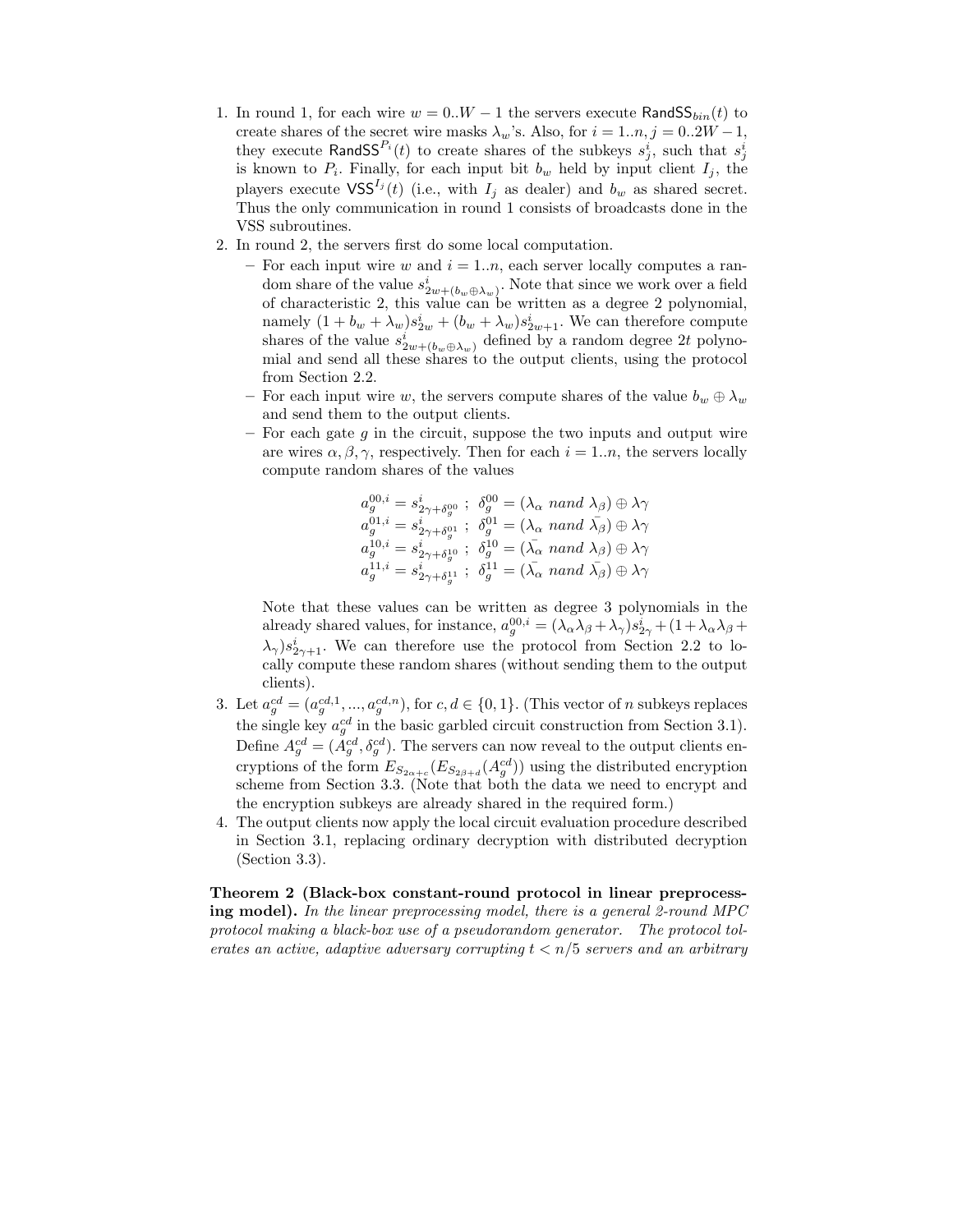number of clients. <sup>9</sup> The communication complexity for computing a circuit  $C$ involves  $O(n^2|C|k)$  bits sent to each output client, and each input client must broadcast its (masked) inputs to the n servers.

Proof sketch: Formally speaking, we want to prove that the above protocol realizes a functionality  $F_C$  that accepts inputs  $b_1, ..., b_\ell$  from the input clients and then outputs  $C(b_1, ..., b_\ell)$  to all output clients.

Let  $F_{low-degree}$  be an extended version of  $F_{Q,D_1,...,D_n}$ , computing all polynomials of degree 2, 3 and shares we compute in the protocol  $\pi$  as described above (see the remarks following Theorem 1). Let  $\pi^{F_{low-degree}}$  be the protocol we obtain by replacing in the natural way steps 1 and 2 in  $\pi$  by a call to  $F_{low-degree}$ . By Theorem 1 and the composition theorem, to show security of  $\pi$ , it is sufficient to show security of  $\pi^{F_{low-degree}}$ .

We now describe a black-box simulator for this protocol. The simulator proceeds by running internally copies of the linear preprocessing functionality,  $F_{low-degree}$  and the (initially) honest players. The internal copies of honest players are called virtual honest players. They will be given 0's as input instead of the real values of their  $b_i$ 's (which are unknown to the simulator). Otherwise all these internal entities proceed according to the protocol. There are only two differences between this and the real process: When the adversary specifies input bits to  $F_{low-degree}$ , this in particular fixes values of the  $b_i$ 's for the corrupt players. The simulator then sends these bits to  $F_C$ . Second, when we get  $C(b_1, ..., b_\ell)$ from  $F_C$  and construct the encrypted circuit, we assign a number of ciphertexts to the output gate  $g$ , exactly one of which will be decrypted in the local evaluation procedure. The simulator will put the bit  $\lambda_{W-1} \oplus C(b_1, ..., b_\ell)$  as plaintext inside this encryption. This is done as follows: the degree 3t polynomial that defines this bit is of the form  $g() + z()$  where  $z()$  is a random degree 3t polynomial with  $z(0) = 0$ . We then change  $z($ ) to a random  $z'($ of the same degree, but such that  $g(0) + z'(0)$  is that value we want and  $z'(0)$  is consistent with the shares of corrupt players. This change introduces no inconsistencies in the view of the virtual players, since  $z()$  is used for nothing else than randomizing g. The simulated execution now results in output  $C(b_1, ..., b_\ell)$  which is consistent with what the ideal functionality gives to the honest clients.

It remains to be described how the simulator handles corruptions. We describe how the simulator will reconstruct the view of a newly corrupted player. We assume the player is corrupted after the protocol terminates. For earlier corruptions, the reconstruction procedure is truncated appropriately. The general idea is that the simulator already has the views of the virtual honest players, including the one the adversary now wants to corrupt. We then modify this information so it becomes consistent with what we learn as a result of the corruption, without changing what the adversary already knows.

If an input client is corrupted, we learn his input bit(s), say  $b_w$ . We already broadcasted a value  $r_w$  related to this, and the virtual client has from the preprocessing a polynomial  $f_w$  with  $f_w(0) = r_w$ . We then change  $f_w$  to  $f'_w$ , so  $f'_w$  is

<sup>&</sup>lt;sup>9</sup> In the full paper, we give an optimized version of Theorem 1 for the case of a passive adversary, allowing us to prove the above theorem for  $t < n/2$  in this case.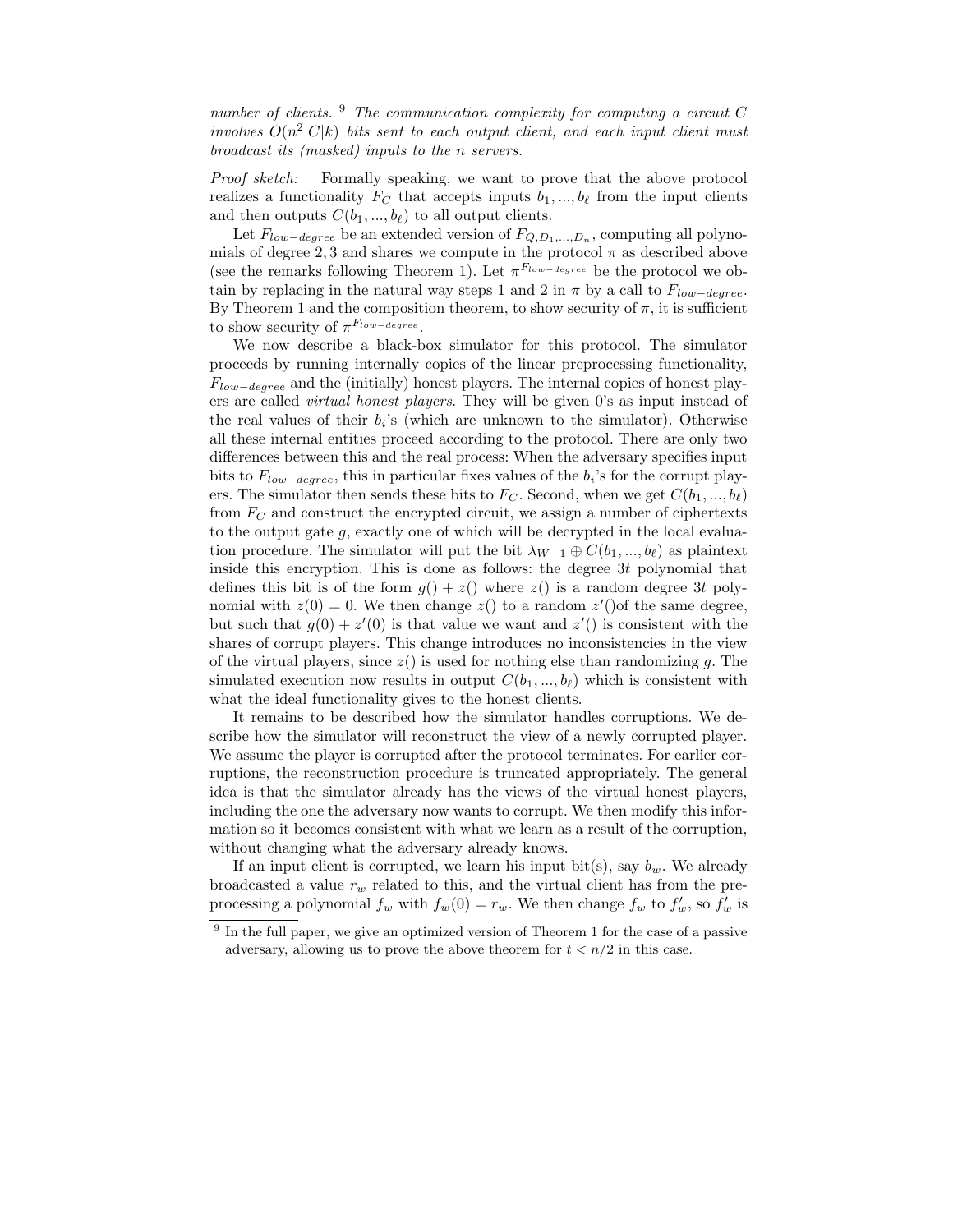random of degree at most t, subject to  $f_w'(0) = b_w \oplus r_w$ , and  $f_w(c) = f_w'(c)$  for all corrupt  $P_c$ . We now want to claim that the virtual honest players used the polynomial  $g'_w() = f'_w() + r_w$  in the further computation, instead of  $g_w() = f_w() + r_w$ we used so far. Note that, to compute the garbled inputs, the protocol computes a set of degree-2 polynomials. Consider one of them, say  $Q(b_w, \lambda_w, s_{2w}, s_{2w+1})$ . Say the last 3 variables are shared using polynomials  $g_2(), g_3(), g_4()$ . Before corruption, we had  $Q(0, \lambda_w, s_{2w}, s_{2w+1})$  shared using a univariate polynomial of the form  $Q(g_w(), g_2(), g_3(), g_4()) + z_w()$ , where  $z_w()$  is random of degree 2t and  $z_w(0) = 0$ . Define  $z'_w()$  by

$$
Q(g_w(),g_2(),g_3(),g_4()) + z_w() = Q(g_w'(),g_2(),g_3(),g_4()) + z_w'()
$$

and change  $z_w()$  to  $z'_w()$ . This will change honest virtual server's shares, but not the corrupted server's shares, by construction of  $f'_w(), g'_w()$ . It will also preserve the data sent to output clients. We now give to the adversary the updated view of the virtual client.

If a server or an output client is corrupted, note that this does not result in any new data learnt from  $F_C$ . We can therefore give the current view of the virtual output client or server to the adversary.

This concludes the description of the simulator. The intuition of the analysis of the simulation is that all plaintext data are identically distributed in simulation as in real execution, the difference lies in the data that remain encrypted, and this cannot be detected efficiently by semantic security of the encryption.

 $\Box$ 

#### 3.5 The Plain Model

To implement the above protocol in the plain model, we need to emulate the procedures for generating random shared secrets. The cost of the resulting protocol is dominated by the cost of emulating  $O(n|C|)$  invocations of (different variants of) Rand $SS(t)$ . In the semi-honest case, each invocation of Rand $SS(t)$ can be implemented in a straightforward way by letting each player distribute a random secret and output the sum of the shares it received. (In fact, it suffices that  $t + 1$  players share secrets.) In the malicious case, one could use a similar procedure based on any standard constant-round VSS protocol from the literature (e.g., the one from  $[5]$ ). In fact, using the 2-round VSS protocol from  $[17]$ , one can obtain a 3-round protocol in the plain model (assuming  $t < n/5$ ).

We can weaken the assumption on t in the active case to  $t < n/3$  by replacing the non-interactive polynomial evaluation protocol from Theorem 1 by an interactive one (e.g., using [5]). The resulting protocol will have a larger (but still constant) number of rounds and a higher communication complexity. In the full version, we sketch how to use the VSS and multiplication protocol from [10] to further extend the feasibility result to the case  $t < n/2$ . This is based on two observations: first, a variant of our distributed encryption scheme can be used to encrypt values that have been shared under any VSS with a non-interactive reconstruction protocol. Second, by requiring that all values in the computation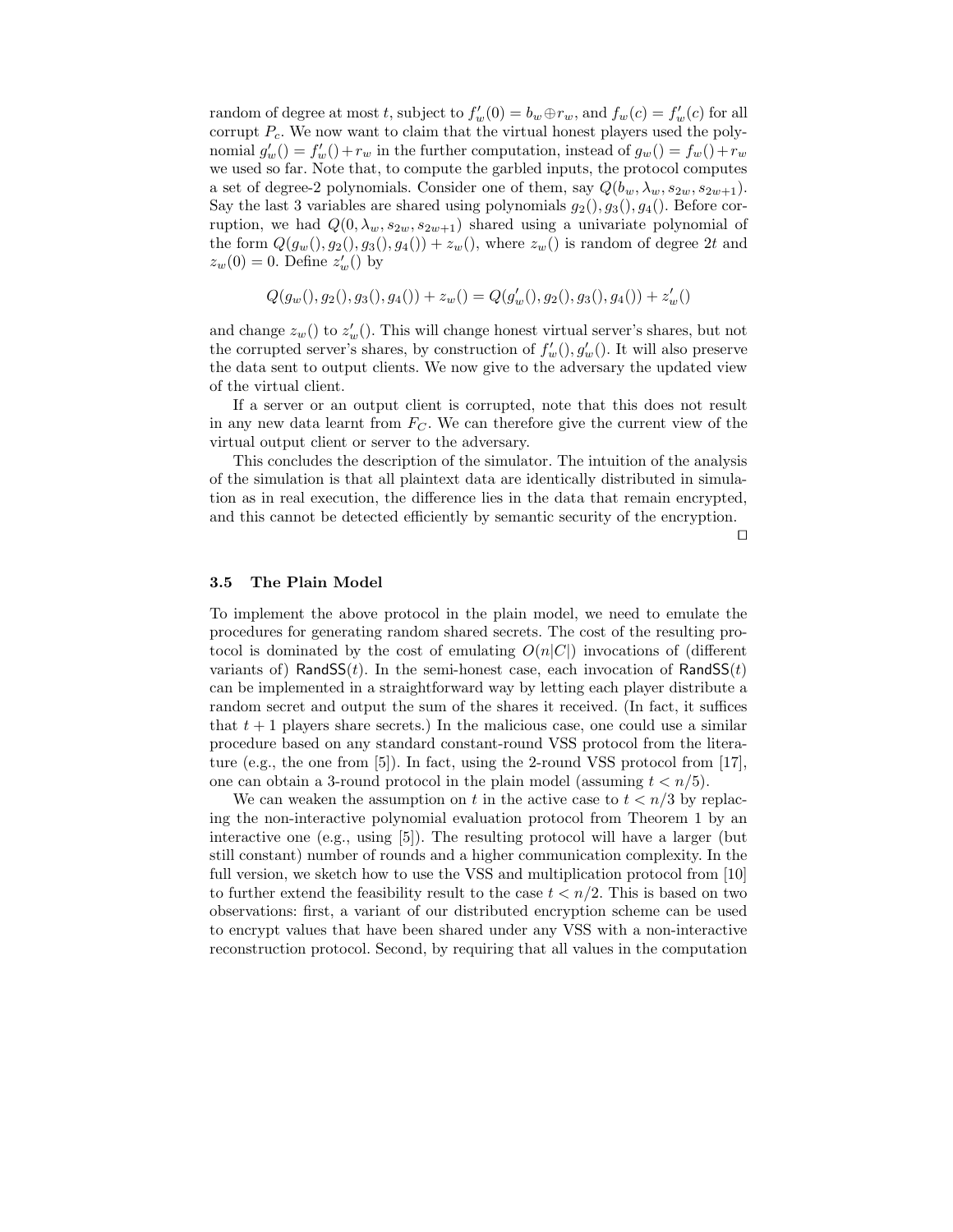as well as shares of these values are VSS'ed, we can obtain a multiplication protocol that is guaranteed to terminate in a constant number of rounds, even for the case of  $t < n/2$ . Thus, our main feasibility result in the plain model is the following:

Theorem 3 (Black-box constant-round protocol in plain model). In the plain model, there is a general constant-round MPC protocol making a black-box use of a pseudorandom generator. The protocol tolerates an active, adaptive adversary corrupting  $t < n/2$  servers and an arbitrary number of clients.

## References

- [1] B. Applebaum, Y. Ishai, and E. Kushilevitz. Computationally private randomizing polynomials and their applications. In Proc. 20th Conference on Computational Complexity, 2005.
- [2] J. Bar-Ilan and D. Beaver. Non-cryptographic fault-tolerant computing in a constant number of rounds. In Proc. 8th ACM PODC, pages 201–209, 1989.
- [3] D. Beaver, J. Feigenbaum, J. Kilian, and P. Rogaway. Security with low communication overhead (extended abstract). In Proc. of CRYPTO '90.
- [4] D. Beaver, S. Micali, and P. Rogaway. The round complexity of secure protocols (extended abstract). In *Proc. of 22nd STOC*, pages  $503-513$ , 1990.
- [5] M. Ben-Or, S. Goldwasser, and A. Wigderson. Completeness theorems for noncryptographic fault-tolerant distributed computation. In Proc. of 20th STOC, pages 1–10, 1988.
- [6] C. Cachin, J. Camenisch, J. Kilian, and J. Muller. One-round secure computation and secure autonomous mobile agents. In Proceedings of ICALP' 00, 2000.
- [7] R. Canetti. Security and composition of multiparty cryptographic protocols. In J. of Cryptology, 13(1), 2000.
- [8] R. Canetti. Ran Canetti. Universally Composable Security: A New Paradigm for Cryptographic Protocols. FOCS 2001: 136-145.
- [9] R. Cramer and I. Damgård. Secure distributed linear algebra in a constant number of rounds. In Proc. Crypto 2001.
- [10] R. Cramer, I. Damgård, S. Dziembowski, M. Hirt, and T. Rabin. Efficient Multiparty Computations Secure Against an Adaptive Adversary. In Proc. EURO-CRYPT 1999, pages 311-326.
- [11] R. Cramer, I. Damgård, and Y. Ishai. Share conversion, pseudorandom secretsharing and applications to secure computation. In *Proc. of second TCC*, 2005.
- [12] R. Cramer, I. Damgård, and U. Maurer. General secure multi-party computation from any linear secret-sharing scheme. In Proc. of EUROCRYPT '00, LNCS 1807, pp. 316-334, 2000.
- [13] R. Cramer, I. Damgård, and J. Nielsen. Multiparty computation from threshold homomorphic encryption. In Proc. of EUROCRYPT '01, LNCS 2045, pp. 280-299, 2001.
- [14] U. Feige, A. Fiat, and A. Shamir. Zero-Knowledge Proofs of Identity. J. Cryptology  $1(2)$ : 77-94 (1988).
- [15] Uri Feige, Joe Kilian, and Moni Naor. A minimal model for secure computation (extended abstract). In Proc. 26th STOC, pages 554–563. ACM, 1994.
- [16] P. Feldman and S. Micali. An Optimal Algorithm for Synchronous Byzantine Agreement. SIAM. J. Computing, 26(2):873–933, 1997.